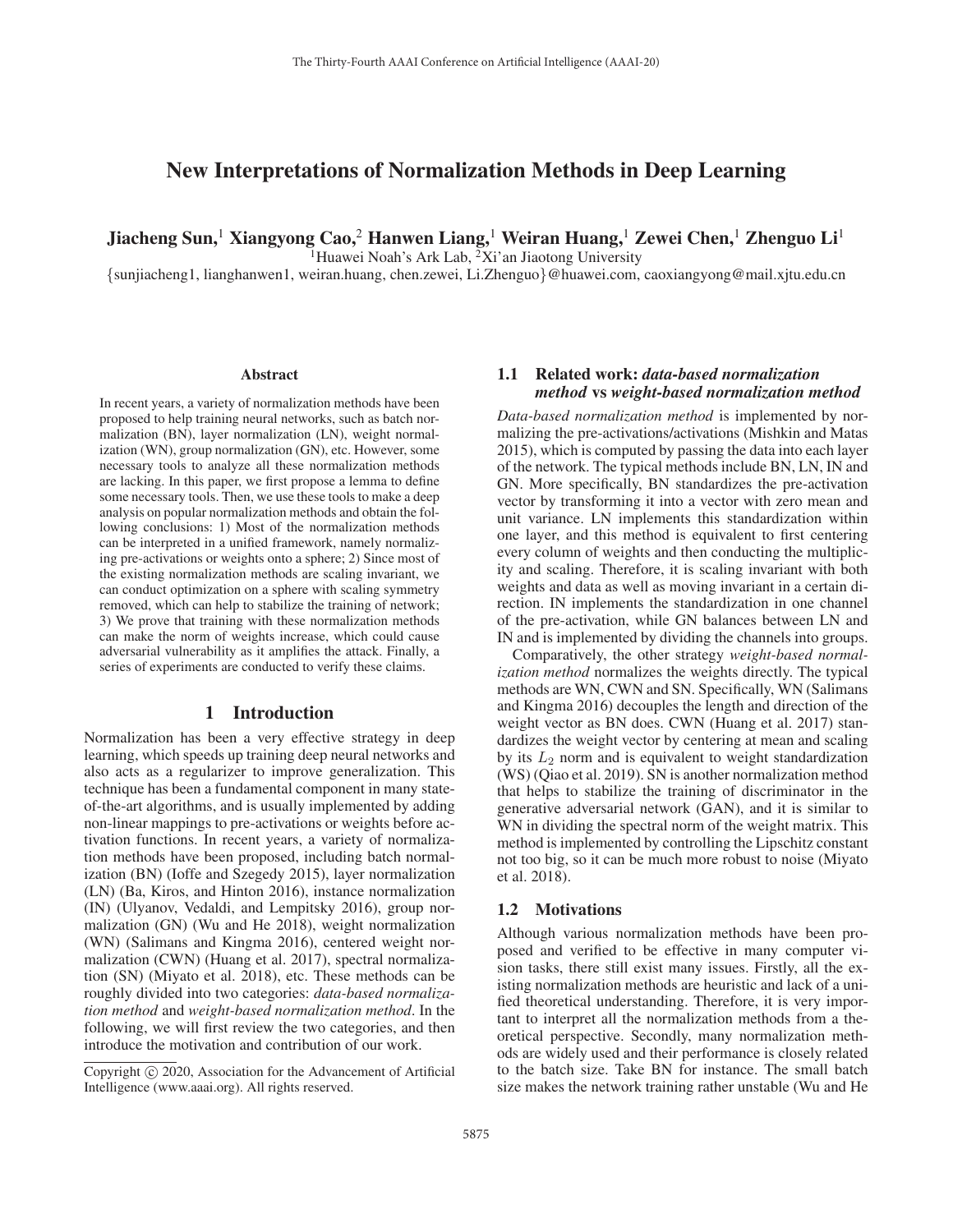2018), while a large batch size may decrease the generalization capacity (Luo et al. 2019). Therefore, it is quite the fundamental problem to choose the optimal batch size for different tasks in deep learning (Masters and Luschi 2018; Park et al. 2019). Besides, the scaling parameters  $\gamma$  of BN have been adopted as criteria for pruning network (Liu et al. 2017), which is implemented by removing units whose scaling parameter  $\gamma$  is small. This indicates that the parameters  $\gamma$ in BN are very important in evaluating a channel/neuron. In this work, we denote that  $\gamma$  and  $\beta$  are the approximation of standard deviation and mean in a batch. If the  $\gamma$  of a channel is small, the output of this channel is approximated by a constant and contains little information for the next layer. Thus, it is reasonable to prune channels with small  $\gamma$  as (Liu et al. 2017) does. Thirdly, the scaling invariant property and symmetry of normalization methods need to be carefully studied since it can influence the stability of training the network.

### 1.3 Contributions

To tackle the aforementioned issues, we propose a corresponding scheme. More specifically, our contributions are three-fold: (1) we first propose a unified analysis tool for most of the existing normalization methods. Then, we make a deep analysis of normalization methods according to the proposed tools and point out the relationship between them; (2) we put forward some useful claims and conclusions. First, almost all the normalization methods can be interpreted as normalizing pre-activations or weights onto a sphere or ellipsoid; Second, conducting optimization on a sphere with scaling symmetry removed could help to make the training of network more stable; (3) we show that training with these normalization methods will keep weights increasing, which will cause adversarial vulnerability since it will amplify the attack.

The rest of the paper is organized as follows: In Section 2, we interpret different normalization methods in a unified analysis framework and propose some useful claims and conclusions. We conduct several experiments to verify these claims in Section 3 and conclude in Section 4.

## 2 Interpretations of Normalization Methods

As mentioned in the introduction section, a variety of normalization methods have been proposed in recent years (Ioffe and Szegedy 2015; Ulyanov, Vedaldi, and Lempitsky 2016; Wu and He 2018; Salimans and Kingma 2016; Huang et al. 2017; Miyato et al. 2018). In this section, we first give a unified analysis tool by proposing a lemma to exhibit the basic structure underlying these methods. Then, we make a deep analysis of each normalization method and put forward some useful claims and conclusions.

#### 2.1 A Unified Analysis Tool

Before analyzing each normalization method, we first propose a lemma to define the related notations used throughout the paper.

**Lemma 1** *Given a vector*  $v = (v_1, v_2, ..., v_n)^T \in \mathbb{R}^n$ , then *1) its mean vector*  $\overline{v} = \frac{1}{n} e_n^T v e_n = \frac{1}{n} e_n e_n^T v$ , where direction  $e_n = (1, 1, ..., 1)^T \in \mathbb{R}^n;$ 

*2)* the centered vector  $v - \overline{v} = P_{e_n} v$ , where  $P_{e_n} = I_n - \frac{1}{n} e_n e_n^T$  is the projection to the hyperplane with direction  $e_n$ .  $P_{e_n}$  has some properties, such as  $P_{e_n}^2 = P_{e_n}$ , and  $P_{e_n}v \perp$ en*; 3) its variance*  $\sigma_v^2 = \frac{1}{n}(v - \overline{v})^T(v - \overline{v}) = \frac{1}{n}||v - \overline{v}||_2^2 = \frac{1}{n}v^T P_{e_n}v$ , thus  $\sigma_v = \frac{1}{\sqrt{n}}||v - \overline{v}||_2$ ;

*4) the standardization*

$$
N(v) = \frac{v - \overline{v}}{\sigma_v} = \sqrt{n} \frac{v - \overline{v}}{\|v - \overline{v}\|_2} = \frac{\sqrt{n}}{\|P_{e_n}v\|_2} P_{e_n}v, \quad (1)
$$

*and the norm is*

$$
||N(v)||_2 = \sqrt{n}
$$
 (2)

*i.e.*  $N(v) \in \mathbb{S}_{\sqrt{n}}^{n-2}$ , where  $\mathbb{S}_{\sqrt{n}}^{n-2}$  represents the  $n-2$  dimen*sion sphere with radius*  $\sqrt{n}$  *and center 0 (omitted when center at origin); Also,* N(v) *is scaling and moving invariant, i.e.*  $N(\alpha v + t e_n) = N(v), \forall \alpha, t \in \mathbb{R}$ ;

*5) we have the orthogonal decomposition*

$$
v = \gamma N(v) + \beta e_n,\tag{3}
$$

where  $\gamma = \sigma_v = \frac{\|v - \overline{v}\|_2}{\sqrt{n}}, \beta = \frac{1}{n} e_n^T v$ . *The norm is* 

$$
||v||_2^2 = ||v - \overline{v}||_2^2 + ||\overline{v}||_2^2 = \gamma^2 ||N(v)||_2^2 + n\beta^2
$$
  
=  $n(\gamma^2 + \beta^2)$ . (4)

*If*  $\gamma$  *and*  $\beta$  *are fixed,*  $\gamma N(v) + \beta e_n \in \mathbb{S}_{\gamma\sqrt{n}}^{n-2}(\beta e_n)$ *.* 

**Proof 1** *1) The mean of n-dimension vector*  $v \in \mathbb{R}^n$  *is* 

$$
\frac{1}{n}(v_1 + v_2 + \dots + v_n)
$$
\n
$$
= \frac{1}{n}(1, 1, \dots, 1) \cdot (v_1, \dots, v_n)^T
$$
\n
$$
= \frac{1}{n}e_n^T v \in \mathbb{R}
$$
\n(5)

*Note that the last equality holds as the multiplicity of scalar and vector can be commutative. Thus the mean vector*

$$
\overline{v} = \frac{1}{n}(v_1 + v_2 + \dots + v_n)e_n
$$
  
=  $\frac{1}{n}(e_n^T v)e_n = \frac{1}{n}e_n(e_n^T v) = \frac{1}{n}e_ne_n^Tv$   
(6) the output vector

*2) By (6), the centered vector*

$$
v - \overline{v} = v - \frac{1}{n} e_n e_n^T v = (I_n - \frac{1}{n} e_n e_n^T) v = P_{e_n} v \tag{7}
$$

*Now we prove*  $P_{e_n}$  *is a projection matrix, i.e.,*  $P_{e_n}^2 = P_{e_n}$ *.* 

$$
P_{e_n}^2 = (I_n - \frac{1}{n}e_n e_n^T)(I_n - \frac{1}{n}e_n e_n^T)
$$
  
=  $I_n - \frac{2}{n}e_n e_n^T + \frac{1}{n^2}e_n (e_n^T e_n) e_n^T$   
=  $I_n - \frac{2}{n}e_n e_n^T + \frac{1}{n}e_n e_n^T$   
=  $I_n - \frac{1}{n}e_n e_n^T = P_{e_n}$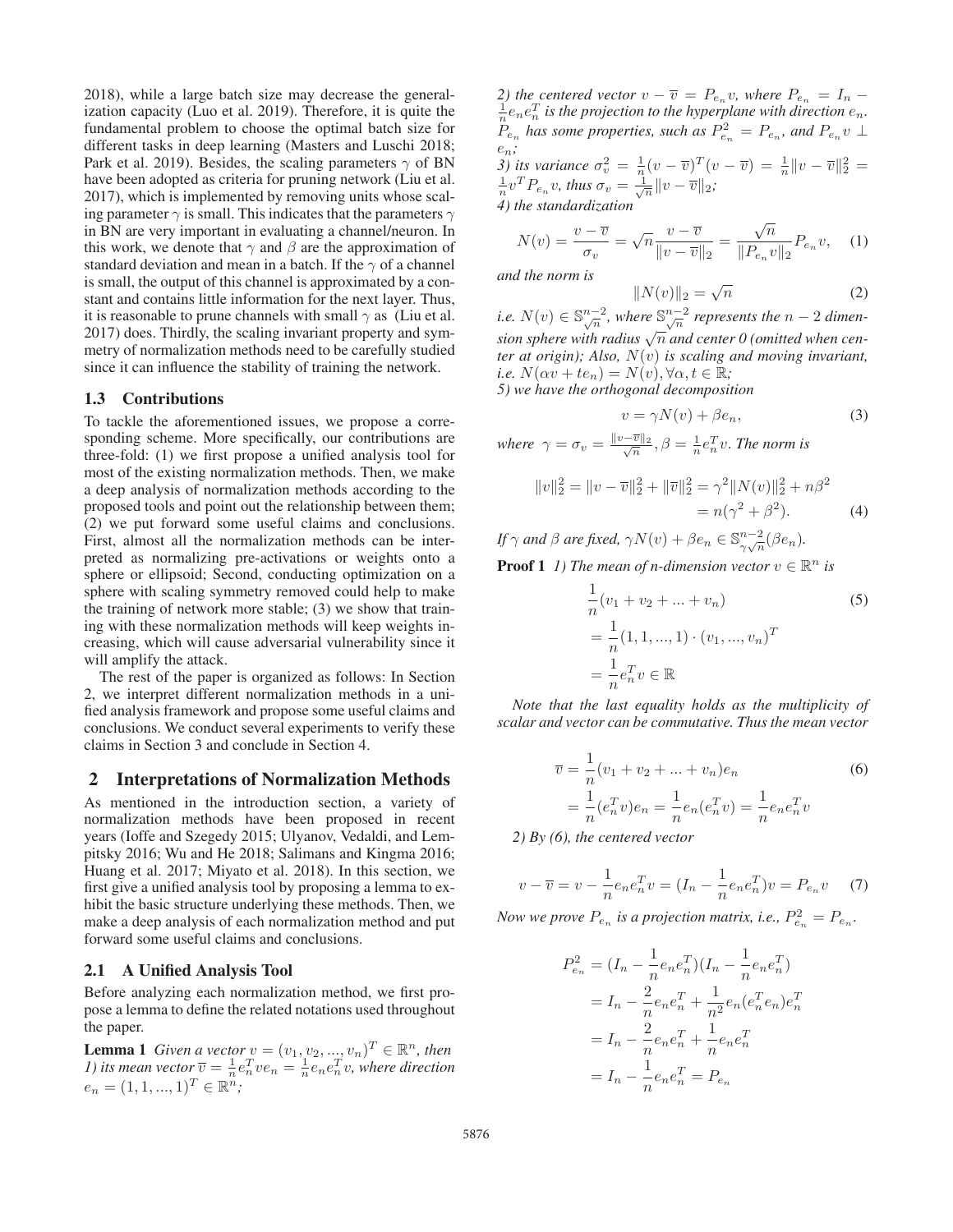

Figure 1: (a) The mean vector  $\overline{v}$  of v is its projection on  $e_n$ .  $v - \overline{v}$  is orthogonal to  $e_n$  and parallel to  $N(v) \in \mathbb{S}_{\sqrt{n}}^{n-2}$ . (b) Given  $\gamma$ and  $\beta$ ,  $N_{\gamma,\beta}(v)$  maps each v onto  $\mathbb{S}^{n-2}_{\gamma\gamma\overline{n}}(\beta e_n)$ , which implies that vector  $N_{\gamma,\beta}(v)$  lies on a sphere with radius  $\gamma\sqrt{n}$  and center  $\beta e_n$ .

*Note that the last equality holds as*  $e_n^T e_n = n$  *by the definition of* en*. Also we have*

$$
e_n^T P_{e_n} v = e_n^T (I_n - \frac{1}{n} e_n e_n^T) v
$$
  
= 
$$
(e_n^T - \frac{1}{n} (e_n^T e_n) e_n^T) v
$$
  
= 
$$
(e_n^T - e_n^T) v = 0
$$

*So*  $P_{e_n} v \perp e_n$ , and  $P_{e_n}$  *is the projection operation onto*  $e_n^{\perp}$ . *3) The variance of components in* v *is*

$$
\sigma_v^2 = \frac{1}{n} \sum_{i=1}^n (v_i - \frac{1}{n} e_n^T v)
$$
  
=  $\frac{1}{n} (v - \overline{v})^T (v - \overline{v}) = \frac{1}{n} ||v - \overline{v}||_2^2$   
=  $\frac{1}{n} ||P_{e_n} v||_2^2$ 

*Thus,*  $\sigma_v = \frac{1}{\sqrt{n}} ||v - \overline{v}||_2 = \frac{1}{n} ||P_{e_n}v||_2.$ *4) We only need to show that* N(v) *is scaling and moving invariant by above results.*  $\forall \alpha, t \in \mathbb{R}$ ,

$$
N(\alpha v + te_n)
$$
  
=  $\sqrt{n} \frac{(\alpha v + te_n) - (\alpha \overline{v}) + te_n)}{||( \alpha v + te_n) - (\alpha \overline{v}) + te_n)||_2}$   
=  $\sqrt{n} \frac{\alpha v - \alpha \overline{v}}{\alpha v - \alpha \overline{v}} = N(v)$ 

*The norm of*  $N(v) = \sqrt{n}$  *by definition, which means that*  $N(v)$  *always lies on a sphere with radius*  $\sqrt{n}$  *and center* 0 *which is orthogonal to fixed direction*  $e_n$ . Thus  $N(v) \in$  $\mathbb{S}_{\sqrt{n}}^{n-2}$ .

*5) Now we prove the orthogonal decomposition of (3).*

$$
v = v - \overline{v} + \overline{v}
$$
\n
$$
= \sigma_v \frac{v - \overline{v}}{\sigma_v} + \frac{1}{n} e_n^T v e_n
$$
\n
$$
= \sigma_v N(v) + \frac{1}{n} e_n^T v e_n
$$
\n
$$
= \gamma N(v) + \beta e_n
$$
\n
$$
\|v - \overline{v}\|_2 \quad 2 = 1 \quad T
$$
\n(8)

where  $\gamma = \sigma_v = \frac{\|v - \overline{v}\|_2}{\sqrt{n}}, \beta = \frac{1}{n} e_n^T v.$ *Also from 2) we learn that*  $N(v) \perp e_n$ *, thus we have* 

$$
||v||_2^2 = ||v - \overline{v}||_2^2 + ||\overline{v}||_2^2
$$
  
=  $\gamma^2 ||N(v)||_2^2 + n\beta^2$   
=  $n(\gamma^2 + \beta^2)$  (9)

*Then for any vector we can composite it as two orthogonal direction*  $N(v)$  *and*  $e_n$ *. If we fix the coefficients*  $\gamma$ *,*  $\beta$  *by the* definition of  $N(v)$ ,  $\gamma N(v) + \beta e_n \in \mathbb{S}_{\gamma\sqrt{n}}^{n-2}(\beta e_n)$ .

To better illustrate this lemma, a sketch map is shown in Fig. 1. To sum up, this lemma gives us an overall picture for understanding normalization. Most of the normalization methods standardize data or weights. More specifically, the main idea is to decouple the length and direction and optimize them separably (Kohler et al. 2019). Additionally, it can also be seen from the lemma that the standardized vectors lie on a sphere, and all directions are equilibrium on the sphere. Therefore, we can do optimization on a compact sphere instead of the whole parameter space. In the following, we will use this lemma to make a deep interpretation for some of the normalization methods.

#### 2.2 Batch Normalization

In this section, we make a deep analysis of batch normalization (BN) based on Lemma 1. For simplicity, we only an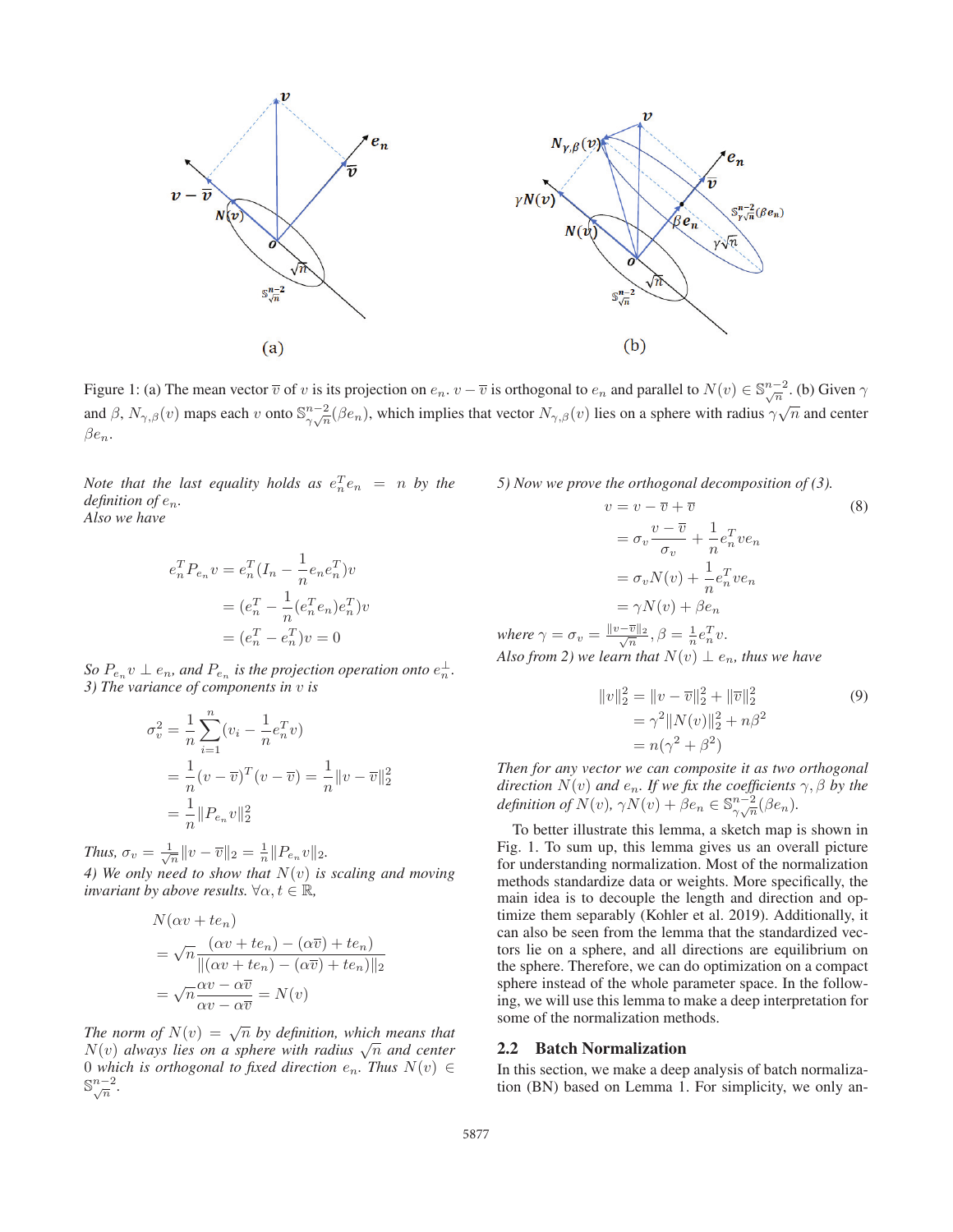alyze one layer in a multi-layer perceptron (MLP), while it is similar to analyze the convolution layer of CNN (more details can be seen in the Appendix of the supplemental material). There are also extensively works on batch normalization, for example, why it works (Yang et al. 2019; Cho and Lee 2017; Bjorck et al. 2018; Kohler et al. 2019) and how to use it in concrete tasks (Park et al. 2019), while we focus on its geometric properties.

Before conducting the analysis, some notations are defined.  $\{X^k\}_{k=1}^B, X^k \in \mathbb{R}^n, k = 1, ..., B$ , denotes a batch set with  $B$  samples, and the input for one layer can be represented as  $\hat{X} = (X^1, ..., X^B) \in \mathbb{R}^{n \times B}$ . We assume that the layer of MLP contains m hidden nodes, and thereby the weight matrix of this layer can be denoted as  $W = (W_1, W_2, ..., W_m)^T \in \mathbb{R}^{m \times n}$ , where each row vector  $W_i \in \mathbb{R}^n, i = 1, ..., m$ . Therefore, the output  $Y^k =$  $(Y_1^k, Y_2^k, \ldots, Y_m^k) \in \mathbb{R}^m$  of this layer can be represented as  $Y^k = W X^k$ . Additionally, we also define an all-one vector  $e_B = (1, 1, ..., 1)^T \in \mathbb{R}^B$ .

Based on Lemma 1, batch normalization for  $Y_i^k$  can be expressed as

$$
BN_{\gamma,\beta}(Y_i^k)
$$
  
=  $\gamma \sqrt{B} \frac{Y_i^k - \bar{Y}_i}{\|Y_i^k - \bar{Y}_i\|_2} + \beta e_B^T \in \mathbb{S}_{\gamma \sqrt{B}}^{B-2}(\beta e_B^T)$  (10)

where  $Y_i^k$  is the  $i_{th}$  element of pre-activation vector  $Y^k$ , and  $\overline{Y}_i$  is the mean of components for  $Y_i^k$ . Besides,  $\|BN_{\gamma,\beta}(Y_i)\|_2 = \sqrt{B(\gamma^2 + \beta^2)}$ . According to this new expression of BN, we make several discoveries.

Firstly, since  $BN_{\gamma,\beta}(Y_i) \in \mathbb{S}^{B-2}_{\gamma\sqrt{B}}(\beta e^T_B)$ , training with BN can be interpreted as finding a fixed sphere, where the pre-activation vector  $Y_i^k$  can be approximated well.

Secondly, the parameters  $\gamma$  and  $\beta$  are very important as they determine the sphere for pre-activation vectors. The only difference between units at training is the two parameters, and they can be treated as the characteristics of units. More concretely, units with similar  $\gamma$  and  $\beta$  have similar outputs and thus similar functions. Therefore, the performance of the network can still be maintained by removing some of the similar units. A similar idea has been applied to network pruning (Liu et al. 2017) by removing some units with small  $\gamma$ . But in our view, this idea can be further relaxed based on our observation. Specifically, this idea can be expressed as that not only units with small  $\gamma$ , but also units with similar  $\gamma$ and  $\beta$  can be removed. We will leave this method as a future work.

Thirdly, it also should be noted that the order of data in a batch does not change the result, thus the direction  $N(v)$ can be any permutation of the components. There are B! possible directions in a batch in total, and these directions should have the same output.

Fourthly, batch size is a very important hyperparameter for training with BN. That too small batch size will not make the training stable and large batch size would decrease generalization as studied in (Luo et al. 2019). Batch normalization for  $Y_i$  can be represented as

$$
BN(Y_i) = \frac{W_i(X - \bar{X})}{\sqrt{\frac{1}{B} ||W_i(X - \bar{X})||_2^2}} = \frac{W_i(X - \bar{X})}{\sqrt{W_i \Sigma_X W_i^T}} \quad (11)
$$

where each row of  $\overline{X}$  is the mean of row in  $X$ ,  $\overline{X}$  =  $\frac{1}{B} Xe_Be_B^T$ ,  $\Sigma_X$  is the covariance matrix of row vectors in  $\overline{X}$ , and  $\Sigma_X = \frac{1}{B}(X - \overline{X})(X - \overline{X})^T$ . We denote the rank of  $\Sigma_X$  as  $rank(\Sigma_X)$ , and  $rank(\Sigma_X) \leq min(n, B)$ . Next, we will have a further study about this by rank analysis.

- Let  $K_{\Sigma_X} = \{W_i \in \mathbb{R}^n | W_i \Sigma_X = 0\}$  be the kernel space of  $\Sigma_X$ . If  $W_i \in K_{\Sigma_X}$ , then  $BN_{\gamma,\beta}(Y_i) = \beta e_B^T$ , which means that the sphere collapses to a mean vector. In this case, the generalization of network will decrease as studied in (Morcos et al. 2018).
- If batch size  $B \ll n$ , the dimension of kernel  $dim(K_{\Sigma_X}) \geq n - B$  will be large. That is to say  $W_i$ will lie in or very close to  $K_{\Sigma_X}$  with very high probability. For example, in the extreme case where  $B = 2$ ,  $BN(Y_i)=(-1, 1)$  or  $BN(Y_i)=(1, -1).$
- If batch size  $B \geq n$ , this setting may avoid the above situation to some extent, but in real application, we cannot have a very big batch size due to the memory constraint. Also large batch would decrease generalization as studied in (Luo et al. 2019). Thus, choosing an appropriate batch size is an important question.

Additionally, from Eq. (11), we can see that BN puts constraint on row vectors of weight matrix  $W$ , namely

$$
BN_{\gamma,\beta}(Y_i) = \frac{\gamma W_i}{\sqrt{W_i \Sigma_X W_i^T}} (X - \bar{X}) + \beta e_B^T
$$
  
=  $W_i' X + b'$ , (12)

where  $W'_i = \frac{\gamma W_i}{\sqrt{W \cdot \Sigma_i}}$  $\frac{\gamma W_i}{W_i \Sigma_X W_i^T}$ , and  $b' = \beta e_B^T - \frac{\gamma W_i \bar{X}}{\sqrt{W_i \Sigma_X W_i^T}}$ . Therefore, BN is scaling invariant for both weights  $W$  and inputs  $X$ , also invariant with bias with row vectors of  $X$ . We can see that  $W_i'$  lies on a  $rank(\Sigma)$  dimension ellipsoid (Cho and Lee 2017) (Kohler et al. 2019), and the ellipsoid converges as the training converges. Thus, batch normalization constrains our effective weight  $W_i'$  on an ellipsoid which is a compact set. We should notice that the ellipsoid is changing over training steps, which means the units adjust the effective weights to achieve better performance.

### 2.3 Layer Normalization

In this section, we make a deep analysis of layer normalization based on Lemma 1. Specifically, layer normalization (LN) (Ba, Kiros, and Hinton 2016) normalizes inside a layer, whose input is  $X = (X_1, X_2, ..., X_n)^T \in \mathbb{R}^n$ , and the weight is  $W \in \mathbb{R}^{m \times n}$ . Thus  $Y = (Y_1, Y_2, ..., Y_m) \in \mathbb{R}^m$ . Let  $e_m = (1, 1, ..., 1)^T \in \mathbb{R}^m$ , then the mean of Y is  $\bar{Y} = \frac{1}{m} e_m \sum_{i=1}^{m} Y_i = \frac{1}{m} e_m e_m^T Y$ . Layer normalization for Y is

$$
LN_{\gamma,\beta}(Y) = \gamma \sqrt{m} \frac{Y - \bar{Y}}{\|Y - \bar{Y}\|_2} + \beta e_m
$$

$$
= \gamma \sqrt{m} \frac{(W - \bar{W})X}{\|(W - \bar{W})X\|_2} + \beta e_m \quad (13)
$$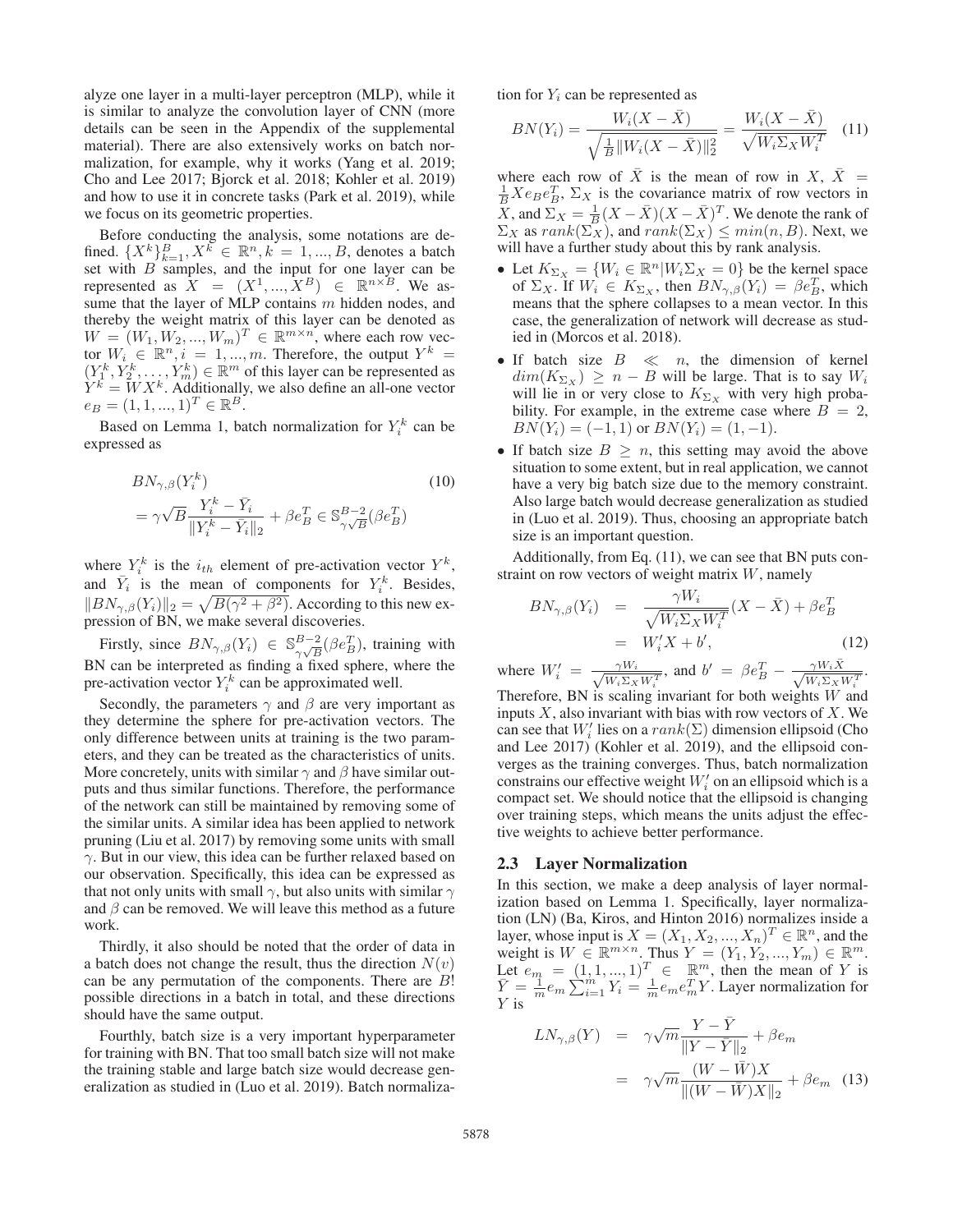where  $\bar{W} = \frac{1}{m} e_m e_m^T W$ . LN is scaling invariant for both weights W and inputs  $X$ , and is moving invariant with row vectors of  $W$ . Every row of  $W$  is

$$
\bar{W}_i = \left( \frac{1}{m} \sum_{k=1}^m W_k^1, \frac{1}{m} \sum_{k=1}^m W_k^2, \dots, \frac{1}{m} \sum_{k=1}^m W_k^n \right) \in \mathbb{R}^n
$$

for  $i = 1, ..., m$ .

Thus  $W_i$  is the mean of all the row vectors in W. It is easily observed from above Eq. (13) that LN is equivalent to centering the row vectors of W and then normalizing  $(W \bar{W}$ )X on  $\mathbb{S}_{\sqrt{m}}^{m-2}$  (more details can be found in Appendix).

#### 2.4 Weight-based Normalization Methods

In this section, we make a deep analysis of weight-based normalization methods. This kind of normalization constrains the effective weights on a sphere rather than ellipsoid as data-based normalization does. In this way, data-based normalization is much flexible to fit data and obtain good performance. It seems that both BN and LN do normalization to data, but they implicitly do transformation of weights as characterized above. IN and GN follow the same way as LN, so we do not present the deduction here. First, weight normalization (WN) (Salimans and Kingma 2016) is a direct way to normalize weight rather than inputs. It splits the weights' row vector as length and direction like BN, and updates both of them in the training. WN takes the form as

$$
W_i = g \frac{V_i}{\|V_i\|_2}
$$
 (14)

where g is the length of  $W_i$  and  $V_i$  is the direction of the row vector. We can see that if  $\Sigma_X = Id$ , then BN degenerates to WN. That is, if the covariant matrix is identity or the vectors of the data matrix in every layer are independent, then BN will degenerate to WN. Of course, it is almost impossible to make all the layers independent in BN. BN performs better and also widely used in many tasks. One of the possible reasons is that it considers the relationship between different samples which shows as the direction of the vector in Fig 2.

Spectral normalization (SN) (Miyato et al. 2018) was proposed to train discriminator of GAN and has obtained better stability. The idea is to constrain the Lipschitz constant of the network by normalizing weight. Precisely,

$$
W_{SN}(W) = \frac{W}{\sigma(W)}\tag{15}
$$

where  $\sigma(W) = \max_{\|h\|_2=1} \|Wh\|_2$  is the spectral norm of W, namely the biggest singular value of W.

Centered weight normalization (CWN) (Huang et al. 2017) and weight standardization (WS) (Qiao et al. 2019) both normalize weights' row vector by centering and scaling,

$$
WS(W_i) = \frac{W_i - \bar{W}_i}{\sigma_{W_i}} = \sqrt{n} \frac{W_i - \bar{W}_i}{\|W_i - \bar{W}_i\|_2}
$$

$$
= \sqrt{n} CW N(W_i)
$$
(15)

where  $\bar{W}_i = \frac{1}{n} W_i e_n e_n^T$  is mean of row vector  $W_i$ , and  $e_n = (1, 1, ..., 1)^T \in \mathbb{R}^n$ . WS is equivalent to CWN which only normalizes by  $L_2$  norm of a centered row vector. WS puts the row vector of weight on a sphere  $\mathbb{S}_{\sqrt{n}}^{n-2}$ , while CWN moves row of weight on unit sphere  $\mathbb{S}^{n-2}_1$ .

## 2.5 Symmetry of Normalization

Most of the aforementioned normalization methods are scaling invariant, which will lead us to do optimization on the space by dividing the scaling symmetry (Cho and Lee 2017; Meng et al. 2019). To be more precise, the scaling invariant property allows us to pay more attention on the direction of weights instead of the magnitude. No matter how big or small the weights are, the effective weights don't change much. Here effective weights mean the weights multiplied by X, like  $W_i'$  in Eq. (12). This stables the training process and helps to obtain better performance than those without normalization.

We need another lemma from the symmetric group view to give us useful intuitions about normalization. In classical mechanics, symmetry is always related to invariant and is identified as Nother's Theorem (Arnol'd 2013). In our case, because the weights are scaling invariant for many normalization methods, we just study the identity related to scaling group. It tells us that the weight is always orthogonal to its gradient, thus the norm of weights will keep increasing with stochastic gradient descent (SGD).

**Lemma 2** If  $f(x)$  is a scaling invariant differentiable func*tion on*  $\mathbb{R}^n$ *, i.e.*  $f(\lambda x) = f(x), \forall \lambda \in \mathbb{R}$ *, then* 

$$
x^T \nabla f(x) \equiv 0. \tag{16}
$$

*where*  $\nabla f(x)$  *is the gradient at x. This implies that* x *is always orthogonal to its gradient,*  $x \perp \nabla f(x)$ *.* 

**Proof 2** *As*  $f(\lambda x) = f(x)$ *, differentiating with respect to*  $\lambda$ *and evaluating at*  $\lambda = 1$ *, we have* 

$$
0 \equiv \frac{d}{d\lambda} |_{\lambda=1} f(\lambda x) = \frac{df(\lambda x)}{d(\lambda x)} \frac{d(\lambda x)}{d\lambda}
$$

$$
= x^T \frac{df}{dx}(x) = x^T \nabla f(x).
$$

*Thus the proof is completed.*

With the above setting, we just give an analysis on a neuron  $i$  of one layer for simplicity, and the analysis applies to all the weights. Let the loss function be  $\mathcal{L}(W)$ . Since  $\mathcal{L}(W)$  is scaling invariant for every row  $W_i$  of  $\dot{W}$ , i.e.  $\mathcal{L}(\Lambda W) = \mathcal{L}(W)$ , and for any diagonal matrix  $\Lambda =$  $diag(\lambda_1, \lambda_2, ..., \lambda_m) \in \mathbb{R}^{m \times m}$ . By Lemma 2, we directly have

Lemma 3 *If loss function* L(W) *is scaling invariant with every row*  $W_i$  *of*  $W$ *, then* 

$$
W_i \perp \nabla_{W_i} \mathcal{L}(W). \tag{15}
$$

*Thus, for the SGD process,*  $W_i^{k+1} = W_i^k - \eta \nabla_{W_i} \mathcal{L}(W^k)$ , the norm of  $W_i^{k+1}$ 

$$
||W_i^{k+1}||_2^2 = ||W_i^k||_2^2 + \eta^2 ||\nabla_{W_i} \mathcal{L}(W)||_2^2.
$$
 (16)

*This implies that the norm of weights will keep increasing.*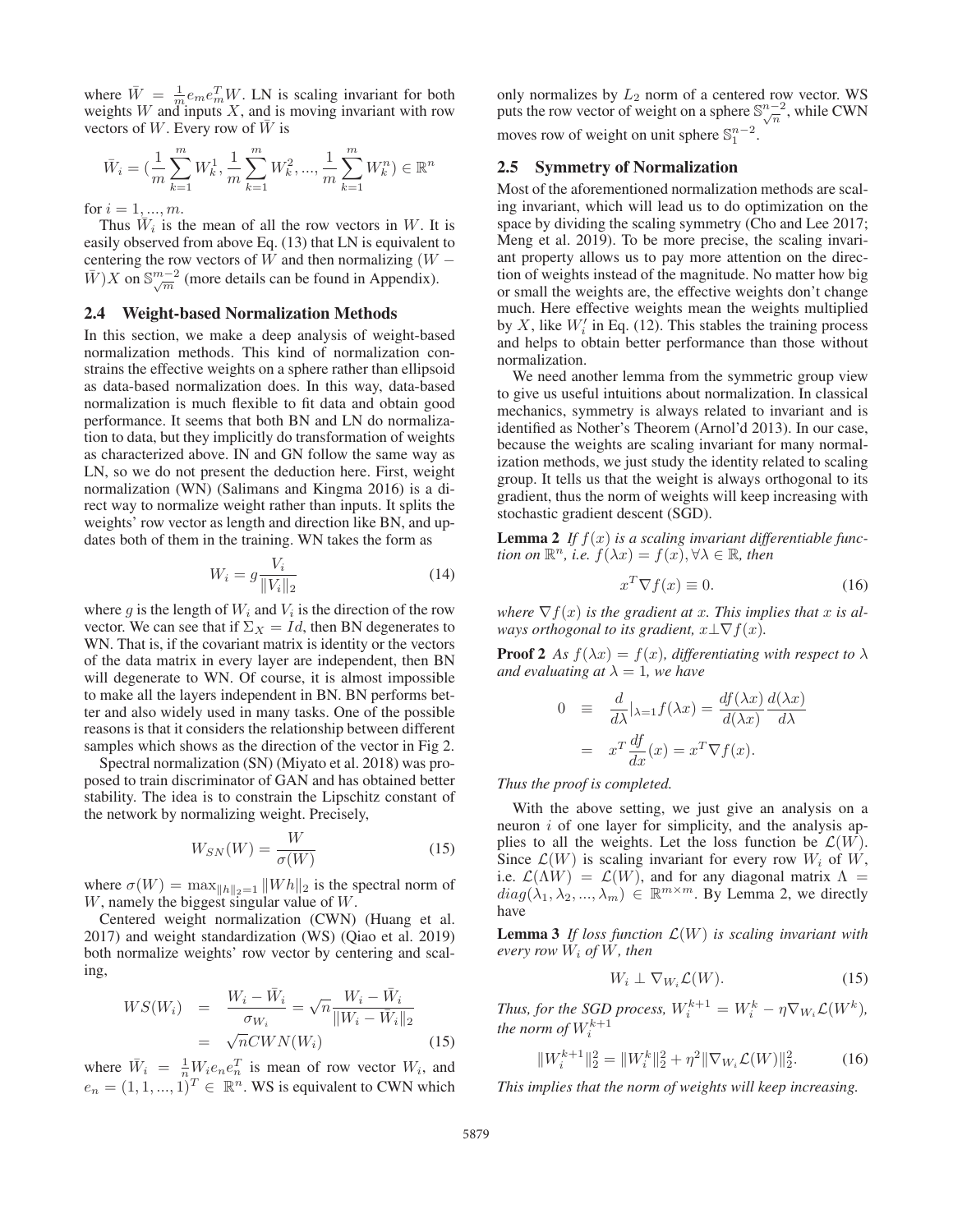

Figure 2: The change of  $|\gamma^2 - \sigma^2|$  and  $|\beta - \mu|$  in training process.

| Model            | ΒN     | $BN+WD$ | GN     | $GN+WD$ | I N    | $LN+WD$ | WN     | $WN+WD$ |
|------------------|--------|---------|--------|---------|--------|---------|--------|---------|
| Clean            | 0.9687 | 0.9375  | 0.9687 | 0.9375  | 0.8711 | 0.9687  | 0.8679 | 0.9062  |
| Gaussian Noise   | 0.8125 | 0.7812  | 0.9062 | 0.8437  | 0.8437 | 0.8002  | 0.7060 | 0.7187  |
| Acc-Diff1        | 0.1562 | 0.1563  | 0.0625 | 0.0938  | 0.0274 | 0.1685  | 0.1619 | 0.1875  |
| $BIM-l_{\infty}$ | 0.5380 | 0.6000  | 0.5793 | 0.5815  | 0.5253 | 0.5333  | 0.5031 | 0.4687  |
| $Acc-Diff2$      | 0.4307 | 0.3375  | 0.3894 | 0.3560  | 0.3458 | 0.4354  | 0.3648 | 0.4375  |

Table 1: Test accuracy of ResNet101 on CIFAR-10

All the aforementioned normalization methods, including BN, LN, IN, GN, WN, CWN, and WS, are scaling invariant. Therefore, training with these normalization methods will keep weights increasing. This was first observed in (Salimans and Kingma 2016) for WN. Here we make a further step and obtain the same result for all the scaling invariant normalization methods, which is also found in (Arora, Li, and Lyu 2018).

However, the increasing weight may cause adversarial vulnerability as it will amplify the attack. As mentioned in (Galloway et al. 2019), batch normalization is a cause of adversarial vulnerability. We conclude that the adversarial vulnerability exists in all the scaling invariant normalization methods, not limited to batch normalization, and weight decay can reduce the vulnerability to some extent (Hoffer et al. 2018; Zhang et al. 2018). In the experimental section, we conduct experiments to verify this point.

Though it is easy to get Lemma 3 from Lemma 2, we also prove it for batch normalization with very careful computation as (Santurkar et al. 2018)(see details in Appendix 1.5). Also, it is obvious that we can get the term  $\langle \nabla_{\mathbf{y}_i} \mathcal{L}, \hat{\mathbf{y}}_j \rangle$  vanishing in (Santurkar et al. 2018) with BN by Lemma 2.

# 3 Experiments

In this section, we conduct a series of experiments to verify the claims of normalization methods induced by our proposed analysis tools. Specifically, we mainly focus on batch normalization (BN) method and adversarial vulnerability for scaling invariant normalization. The experiments are conducted on CIFAR-10 or CIFAR-100 dataset where images are normalized to zero mean and unit variance. Additionally, the training samples are also augmented by left-right flipping. Since ResNet (He et al. 2016) has been verified to achieve the state-of-the-art performance in the image classification task, we thus use the ResNet-101 as our baseline network in the experiment.

## 3.1 Convergence of Parameters for BN

Firstly, we conduct experiments to verify the claim that  $\gamma^2$ is the approximation of variance  $\sigma^2$  for units' pre-activation vector, and  $\beta$  is the approximation of mean  $\mu$  as shown in Section 2.2. In other words, the claim indicates that the value of  $|\gamma^2 - \sigma^2|$  and  $|\beta - \mu|$  should stabilize at a small value when the training converges.

Specifically, in this experiment, we train ResNet-101 model on CIFAR-10 using the SGD algorithm with learning rate 10−<sup>3</sup> and epoch number 200. Focusing on the first BN module in the first residual block, we show the change of  $|\gamma^2 - \sigma^2|$  and  $|\beta - \mu|$  as iteration goes in Fig 2. There are 64 feature layers for BN module and each layer has its own  $\gamma_i, \sigma_i, \beta_i, \mu_i$ . Since they have similar changing patterns, we randomly choose one pair of values to show in Fig 2. From Fig. 2, it can be easily seen that the parameters  $\gamma$  and  $\beta$  are of great importance in the training process. The convergence of  $\gamma$  and  $\beta$  is related to the convergence of training neural networks. The distance between  $\gamma$  and  $\sigma$  keeps stable at a small value after the model converges, so does the distance between  $\beta$  and  $\mu$ .

# 3.2 Adversarial vulnerability for scaling invariant normalizations

In this section, we show the relationship between adversarial vulnerability and scaling invariant normalization methods. As we claim in Lemma 3, the norm of weights keeps increasing in the training process for scaling invariant normalization methods. We conduct experiments on CIFAR-10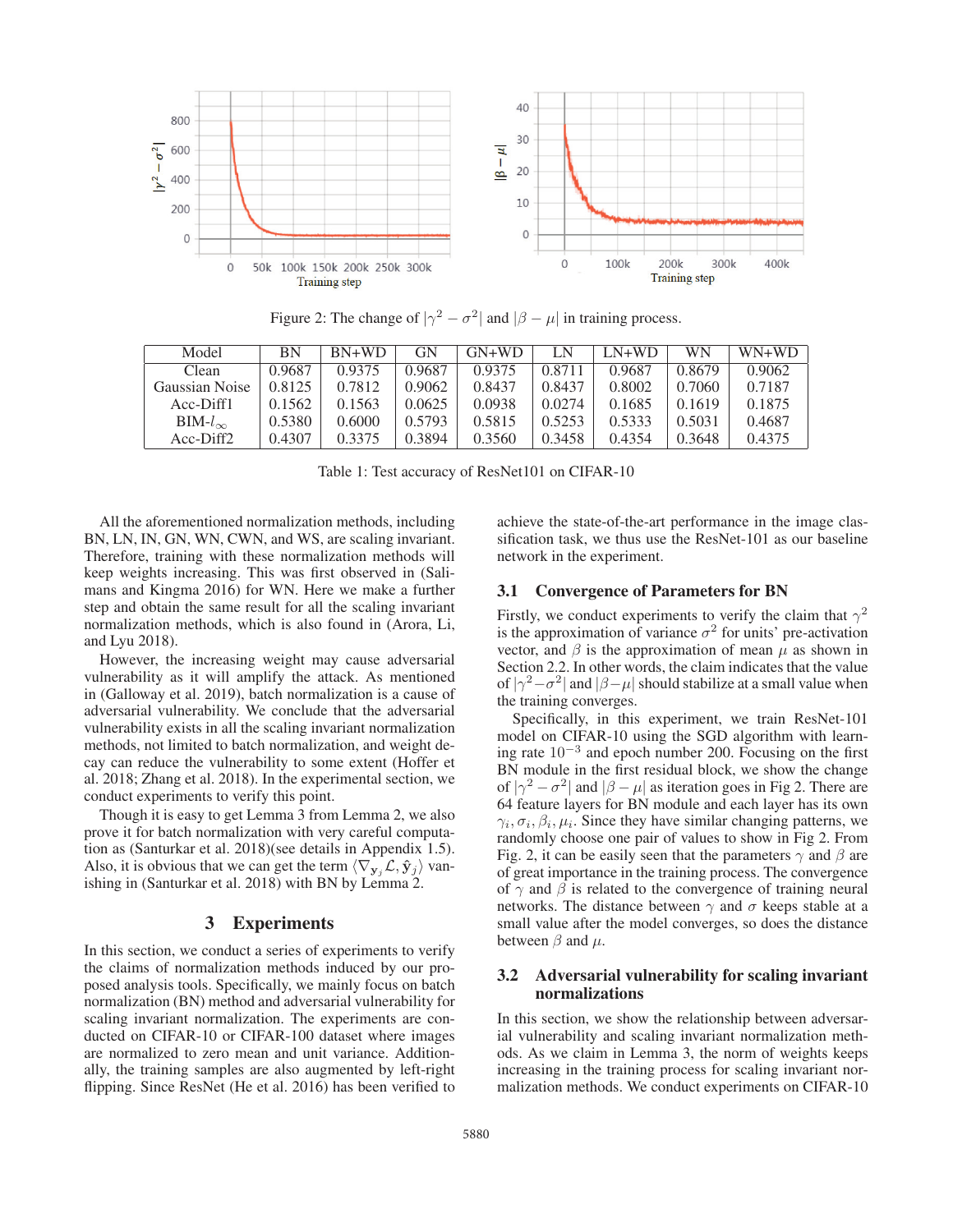| Model                 | ΒN     | $RN+WD$ | GN     | $GN+WD$ | LN     | $LN+WD$ | <b>WN</b> | $WN+WD$ |
|-----------------------|--------|---------|--------|---------|--------|---------|-----------|---------|
| Clean                 | 0.6875 | 0.6563  | 0.6257 | 0.6063  | 0.6358 | 0.6279  | 0.6147    | 0.6072  |
| Gaussian Noise        | 0.4596 | 0.4953  | 0.4098 | 4327    | 0.3983 | 0.4278  | 0.3476    | 0.3874  |
| $Acc-Diff1$           | 0.2279 | 0.1610  | 0.2159 | 0.1736  | 0.2375 | 0.2001  | 0.2671    | 0.2198  |
| $BIM-l_{\infty}$      | 0.1397 | 0.1558  | 0.2366 | 0.2813  | 0.2354 | 0.2531  | 0.1647    | 0.1965  |
| Acc-Diff <sub>2</sub> | 0.5478 | 0.5005  | 0.3891 | 0.3250  | 0.4004 | 0.3748  | 0.4500    | 0.4077  |

L2-norm of weights of BN L2-norm of weights of GN  $25.0$ Without-WD Without-WD  $_{20}$ **WD** WD  $22.5$ 18 L2-norm of weights  $20<sub>0</sub>$  $\overline{16}$  $17.5$  $15.0$  $\overline{14}$  $12.5$  $\frac{1}{2}$  $10.0$  $10$  $7.5$ 8 20000 40000 60000 80000 100000 120000 20000 40000 60000 80000 100000 120000 L2-norm of weights of WN L2-norm of weights of LN Without-WD Without-WD **WD WD**  $25$ 40 L2-norm of weights  $\overline{20}$ 35  $\overline{15}$ 30  $10$  $25$ 20000 100000 120000 20000 100000 120000 60000 80000 80000 40000 40000 60000 **Training Step Training Step** 

Table 2: Test accuracy of ResNet-101 on CIFAR-100

Figure 3: L2-norm of weights of different normalization methods (with or without WD) in training process.

and CIFAR-100 datasets using the ResNet-101 model with learning rate 10−<sup>3</sup> and epoch number 200.

Focusing on the first batch normalization module in the first residual block, we show the  $L_2$ -norm of weights of convolutional layers. The  $L_2$ -norm curves with BN, LN, GN and WN are shown in Fig. 3. Additionally, we evaluate the robustness of convolutional networks with and without the weight decay strategy, which are trained under the same settings as before. Considering the simplicity and ability to degrade performance with little perceptible change to the input, we apply white-box adversarial attack-BIM and additive Gaussian noise to original clean data. The setting details are the same as (Galloway et al. 2019). The test accuracy of the same model structure with different normalization methods are shown in Table 2, where "+WD" denotes whether weight decaying is added.

The weight norms of all the normalization methods we consider are increasing as training goes. By further adding the weight decay, the weight norm stabilizes early or even has a minor decrease. Also, from Table 2 we can see that accuracy decreases with noise and BIM attacking in the same pattern. This implies that all these scaling invariant normalization methods have the same problem of adversarial vulnerability. One of the reasons for this problem is that increasing weight magnitude can amplify the noise or attack in the deep network. Additionally, we find that with weight decay the accuracy increases a bit than that without weight decay. That is because weight decay breaks the scaling invariant property so that the weight norm stabilizes early or even decreases, as shown in Fig. 3.

# 4 Conclusion and Future work

This paper makes a deep analysis on most of the normalization methods according to the unified mathematical analysis tool and then puts forward some useful claims and conclusions. More specifically, firstly, most normalization methods